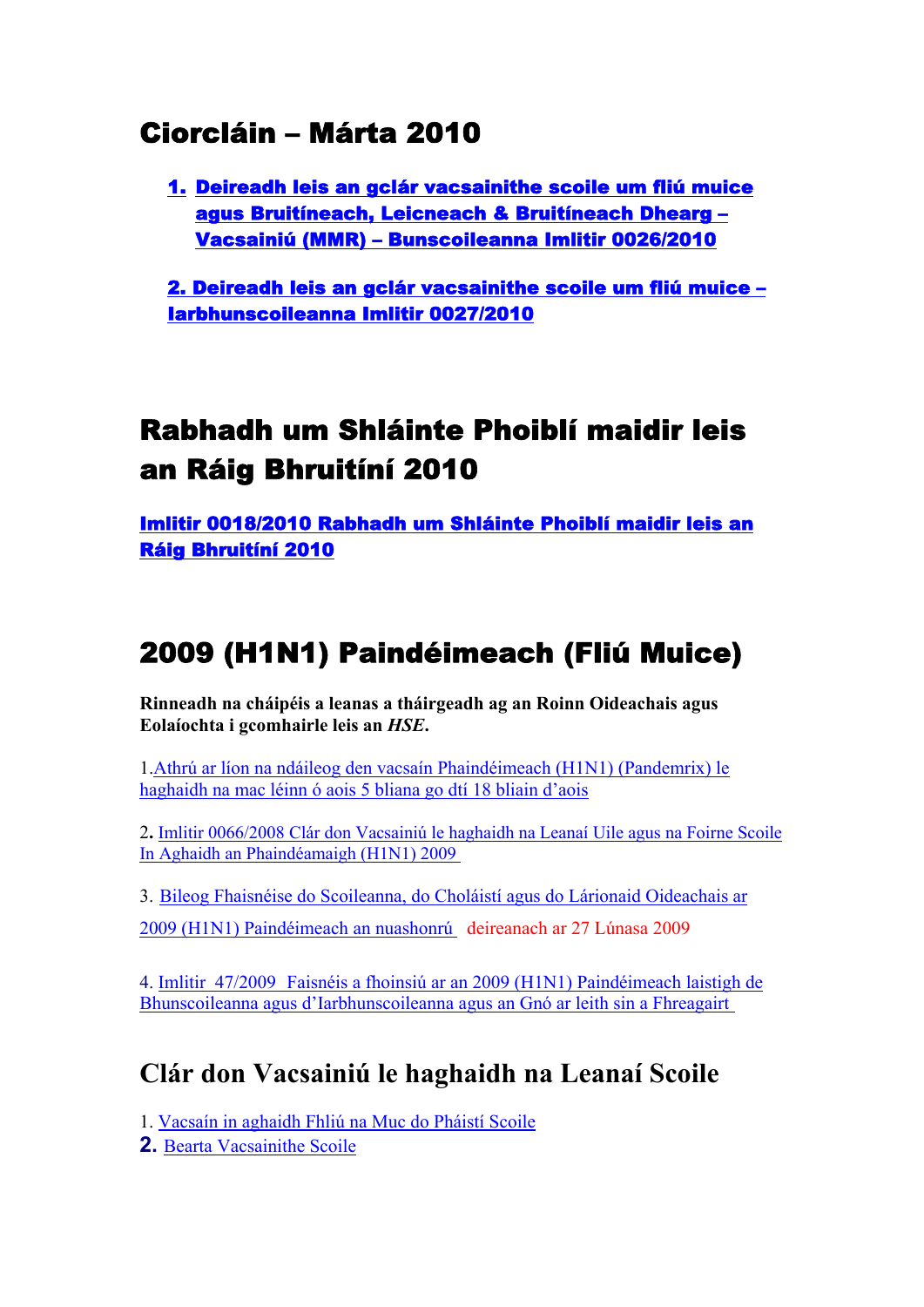## **Teagmhálacha Úsáideacha**

1. [Health Service Executive \(HSE\) Departments of Public Health - List of telephone](http://www.education.ie/servlet/blobservlet/influenza_hse_phone_numbers.doc) [numbers of local Department of Public Health offices by county.](http://www.education.ie/servlet/blobservlet/influenza_hse_phone_numbers.doc)

[www.swineflu.ie](http://www.swineflu.ie/) – faisnéis ar an bhfliú muice

Cabhairlíne de shíor ag an *HSE* **1800 94 11 00** le haghaidh faisnéise ar an bhfliú muice

[www.dohc.ie](http://www.dohc.ie/) Soláthraíonn láithreán gréasáin na Roinne Sláinte is Leanaí nuashonraí laethúla ar an bpaindéimeach.

[www.hpsc.ie](http://www.hpsc.ie/) Lárionad Cosanta agus Faire Sláinte den *HSE*.

[www.hse.ie](http://www.hse.ie/) Feidhmeannach na Seirbhíse Sláinte

### *NAISC ÚSÁIDEACHA IAD DO NA CÁIPÉISÍ A DHÉANANN AN HSE A THÁIRGEADH AGUS ATÁ AR FÁIL AR A gCUID LÁITHREÁN GRÉASÁIN [www.hse.ie,](http://www.hse.ie/) [www.hpsc.ie](http://www.hpsc.ie/) agus [www.swineflu.ie](http://www.swineflu.ie)*

**Faisnéis ar an bPaindéimeach i dteangacha iasachta** 

[http://www.hse.ie/eng/swineflu/Leaflets\\_and\\_Posters/Influenza%20A%20H1N1%20](http://www.hse.ie/eng/swineflu/Leaflets_and_Posters/Influenza%20A%20H1N1%20%20Leaflets.html) [%20Leaflets.html](http://www.hse.ie/eng/swineflu/Leaflets_and_Posters/Influenza%20A%20H1N1%20%20Leaflets.html) 

#### **Bileoga fiorais um aonleathanach do Thuismitheoirí, do Mhic Léinn agus don bhfoireann scoile**

[Advice for parents if school](http://www.hpsc.ie/hpsc/A-Z/EmergencyPlanning/AvianPandemicInfluenza/SwineInfluenza/EducationalandChildcaresettings/File,3926,en.PDF) is closed **図** [Advice for parents of children with special needs](http://www.hpsc.ie/hpsc/A-Z/EmergencyPlanning/AvianPandemicInfluenza/SwineInfluenza/EducationalandChildcaresettings/File,3927,en.pdf)  $\mathbb{\overline{B}}$ [Advice for parents of high risk children](http://www.hpsc.ie/hpsc/A-Z/EmergencyPlanning/AvianPandemicInfluenza/SwineInfluenza/EducationalandChildcaresettings/File,3928,en.pdf) **図** [How to prevent flu at school:](http://www.hpsc.ie/hpsc/A-Z/EmergencyPlanning/AvianPandemicInfluenza/SwineInfluenza/EducationalandChildcaresettings/File,3929,en.pdf) Students **図** [How to prevent flu at school:](http://www.hpsc.ie/hpsc/A-Z/EmergencyPlanning/AvianPandemicInfluenza/SwineInfluenza/EducationalandChildcaresettings/File,3930,en.pdf) Teachers **図** 

### **Póstaeir chun sláinteachas láimhe agus eolas ginearálta a chur chun cinn ar an bPaindéimeach**

[Suds up and away! - Childrens handwashing advice](http://www.hpsc.ie/hpsc/A-Z/EmergencyPlanning/AvianPandemicInfluenza/SwineInfluenza/EducationalandChildcaresettings/Posters/File,3686,en.pdf)